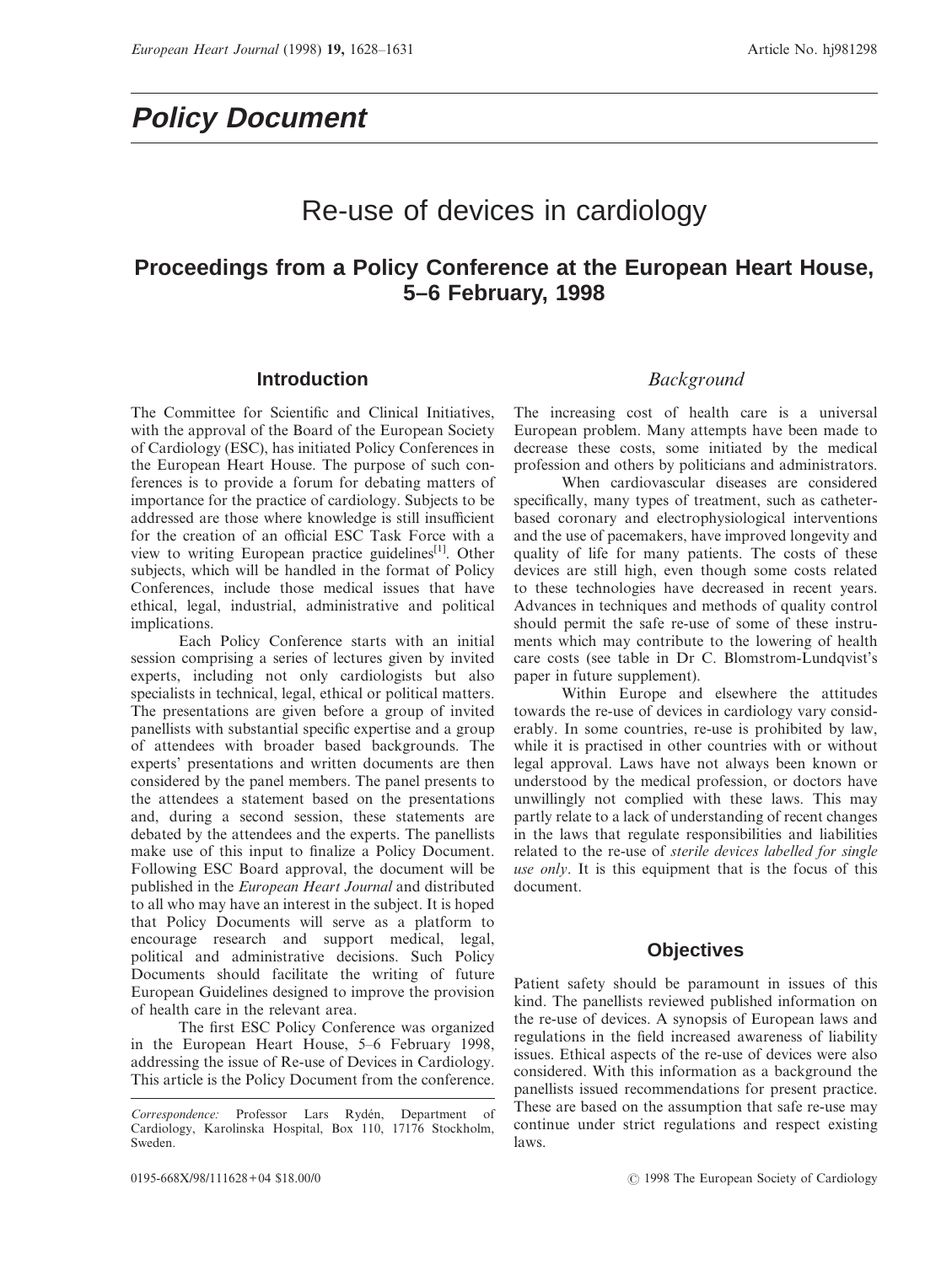#### **Present practice**

During the Policy Conference experiences with the re-use of pacemakers, defibrillators, catheters for invasive electrophysiology and for diagnostic and interventional purposes were summarized. Based on these presentations, present practice was summarized as below. The full presentations are available as a supplement to the *European Heart Journal*<sup>[2]</sup>.

#### **General issues**

#### *Ethics*

The underlying ethical problems associated with the re-use of cardiologial devices can be considered within the conventional triangle of benefit, risk and cost. Other factors — including the law — may have an impact on the triangle. There are few reasons to believe that the benefit to a patient from a properly refurbished device will be any less than that to be expected from a new device. The central issue is the balance between possible attributable risks of refurbishing the re-used device and the possible advantages in terms of cost.

Closely related to this ethical standpoint is the question of responsibility, and who makes the relevant decisions. The patient would like these to be made solely on the basis of his/her welfare; all other parties have conflicts of interest. Doctors, hospital administrators, industry personnel, lawyers, and politicians all have differing conflicts; some conflicts are more apparent than others.

In an ideal world, the ethical decisions would be made easier by knowing the results of randomized controlled trials in which new devices are compared with re-used ones; the results of such trials would need to be combined with cost analysis. Any such trials could be performed under the auspices of the ESC.

## *Legal aspects*

#### *European Union countries*

Throughout Europe there has been great variation of medical practices (sometimes supported by national laws) concerning the re-use of cardiological devices. In some countries (France, for example) the government policy is simple and unambiguous: there is no re-use. In Germany, on the other hand, the re-use of devices that are labelled for single use is *not* prohibited by law. The German Department of Health issued special regulations allowing this in July 1998. These specified that the persons or institutes processing medical devices should be technically qualified, have access to the appropriate equipment, and employ *validated* procedures (such as cleaning, disinfection and sterilization). A new CE mark does not need to be put on the reprocessed device, providing that it is not put on the market. Furthemore, the device must stay in the possession of the first user.

The European Union has now produced harmonized legislation — MDD/93/42/EEC and AIMD 90/385/EEC — which governs the regulations applicable to all medical devices placed on the EC market. This legislation is mandatory and came into force in June 1998. The purposes of the legislation is to ensure that all products placed on the market are consistently safe and perform to the specifications determined by the manufacturer. If the product complies with the directives above, the 'CE' mark is put on it. This mark is already present on many approved devices on sale throughout the EC, such as toys and television sets

The directives do not state whether the product should be for single use or re-use. This decision is made by the manufacturer, who indicates the intended purposes of the device on the appropriate label. There are three possible labels: the manufacturer may state that (1) the product is for single use and is sterile, or (2) the device is re-useable and sterile and provides appropriate information about re-use, or (3) the device is non-sterile and re-usable; the manufacturer provides the information needed to process the device before use (e.g. endoscopes). If the user of a single-use device, labelled as such by the manufacturer, wishes to re-use it (i.e. reprocess and resterilize it), the EU directives say that such re-use would render the re-processor a new manufacturer. In reprocessing the device, the user becomes subject to the same requirements of the directives as the original manufacturer. A new CE mark would need to be applied to the reprocessed device. Furthermore, all obligations of the manufacturer would fall to the reprocessor. These include tests for biocompatibility, sterility, quality control, documentation and traceability, and the reporting of adverse events.

Liability issues also arise if a re-used medical device causes damage or injury, for the reprocessor is likely to be held personally liable: criminal or civil liability may apply, depending on the EU member state.

#### *Non-European Union Countries*

In the case of non-EU countries, the law of the individual countries should be reviewed and respected. The laws of certain countries may be different today from the EU legislation. However, those countries which will eventually become EU members will be obliged to harmonize their laws accordingly.

## *Medical practice*

When a patient gives informed consent for the use of a re-used device, it should be made clear to the patient that the device is re-used. Should a patient die with a medical device, such as a pacemaker, in his/her body, it may be necessary to obtain consent from the family of the deceased person to have the device explanted. The law as to the ownership of an implanted device varies from country to country; thus in Sweden a pacemaker is the property of the implanting centre and the pacemaker is required by law to be removed from the body before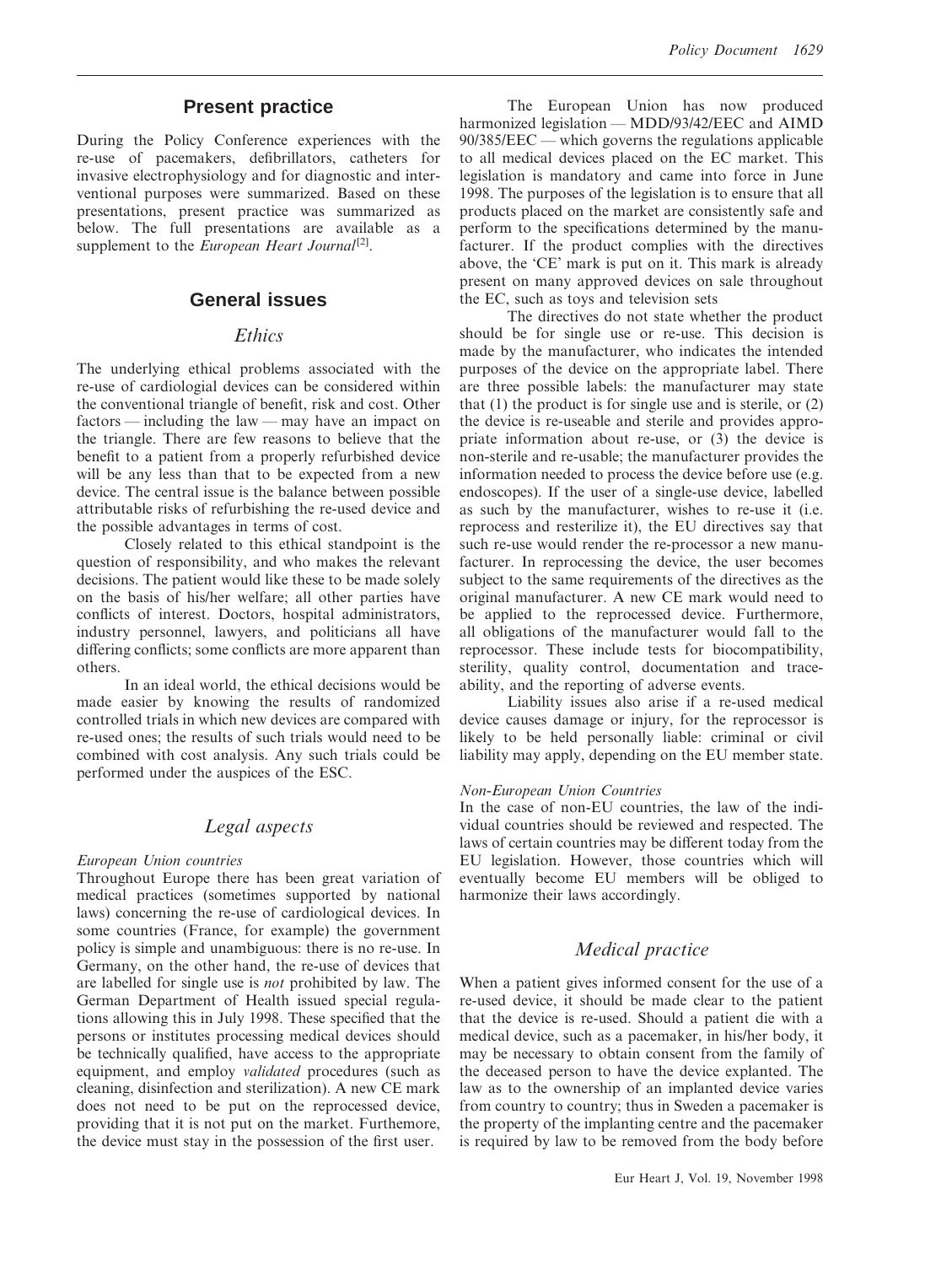cremation or burial, and such removal is not considered an autopsy. In the Netherlands the pacemaker is the property of the patient (or the patient's family).

## **Specific issues**

(1) *Electrode catheters for temporary pacing and electrophysiological studies; ablation catheters*

Of the cardiological devices discussed here, these solid catheters represent the category of devices that have been most often successfully re-used, though the overall extent of re-use is unknown. There is virtually no evidence that their re-use has caused harm; even so, their long-term safety has never been properly proven. It is clear that when re-use of these catheters is formally undertaken, it must comply with the country's law and/or the EU directives outlined above. Re-use of ablation catheters is likely to pose greater problems than temporary pacing and electrophysiological diagnostic catheters. If adequate prospective data could be provided on the safety and efficacy of re-using temporary pacing and electrophysiological diagnostic catheters, a modification of the EU directive would be necessary to make it a lawful practice. A research protocol under the guidance of the ESC could facilitate this, provided that an ethically approved protocol is undertaken, and that when the trial is concluded, the law of the land is respected.

(2) *Interventional and diagnostic catheters*

The case for re-use of these catheters is very different to that of devices for electrophysiological studies. Catheters are usually hollow (with holes) and are more difficult to clean and sterilize. Furthermore, after refurbishment, these catheters lose some of their mechanical properties. Re-use of these interventional and diagnostic catheters is not generally recommended.

(3) *Pacemakers and Implantable Cardioverter-Defibrillators (ICDs)*

Pacemakers have a tradition of re-use, although the vast majority are not re-used. Reports on the re-use of pacemakers are available from Europe (France, Italy, Norway, Germany, Sweden and the Netherlands), North America (Canada and the United States) and Asia (India) where re-used devices have successfully been given to elderly patients whose life expectancy is less than that of the pacemaker. The only available figures on the national extent of pacemaker re-use originate from Sweden. During 1996, 5% of pacemakers were re-used devices, and there is no evidence that re-use has increased patient risk. It must be acknowledged, however, that none of the available reports had a prospective, randomized design. In countries outside the EU, provided the law permits, re-use of pacemakers may be considered, provided that their sterility, mechanical and electrical integrity can be ensured and operating procedures are respected. Re-used pacemakers should only be given to patients whose life expectancy is estimated to be less than that of the pacemaker.

The re-use of ICDs is a less practical proposition: sterility, mechanical and electrical integrity are all difficult to ensure in the re-used device. A case can be made for the re-use of ICDs in patients waiting for cardiac transplantation. In fact, the EU regulations make it very difficult for institutions to refurbish either of these devices, for reasons which are indicated above. However, if an institution can arrange with the original manufacturer to re-furbish the devices (and provide them with a new CE mark, or perhaps a CE mark of their own), there is no reason why re-use might not become medically and economically acceptable.

#### **Conclusion**

It is the hope of the ESC Board that this document will encourage further studies in this field. There are several aspects of the re-use of devices in cardiology that need further exploration, even though the EU law on single use sterile devices is unambiguous. It is also hoped that this document will encourage increased co-operation between the medical profession and industry in order to solve some of the complex issues that are related to safe re-use of devices. The document may also serve as a platform from which the appropriateness of present laws and regulations may be discussed between legislators, cardiologists, industrialists and health care providers with their legal advisers.

> L. RYDÉN *President, European Society of Cardiology*

## **References**

- [1] Ryden L, Breithardt G, Poole-Wilson P. Distribution of Knowledge. Eur Heart J 1997; 18: 1523—5.
- [2] Re-use of devices in cardiology. Report from a Policy Conference at the European Heart House, 5–6 February 1998. Eur Heart J 1999; (Suppl in press).

#### **Appendix**

*Policy conference at the European Heart House: 5–6 February 1998. The re-use of devices in cardiology*

*Speakers (5 February)* Chairman: Professor Lars Rydén (Stockholm, Sweden) Michel Bertrand (Lille, France) Michael Block (Münster, Germany) Carina Blomström-Lundqvist (Uppsala, Sweden) Gunter Breithardt (Münster, Germany) Alan Howard (Brussels, Belgium) (Legal Adviser to ESC)

Cecilia Linde (Stockholm, Sweden)

Piotr Mierzewski (Strasbourg, France)